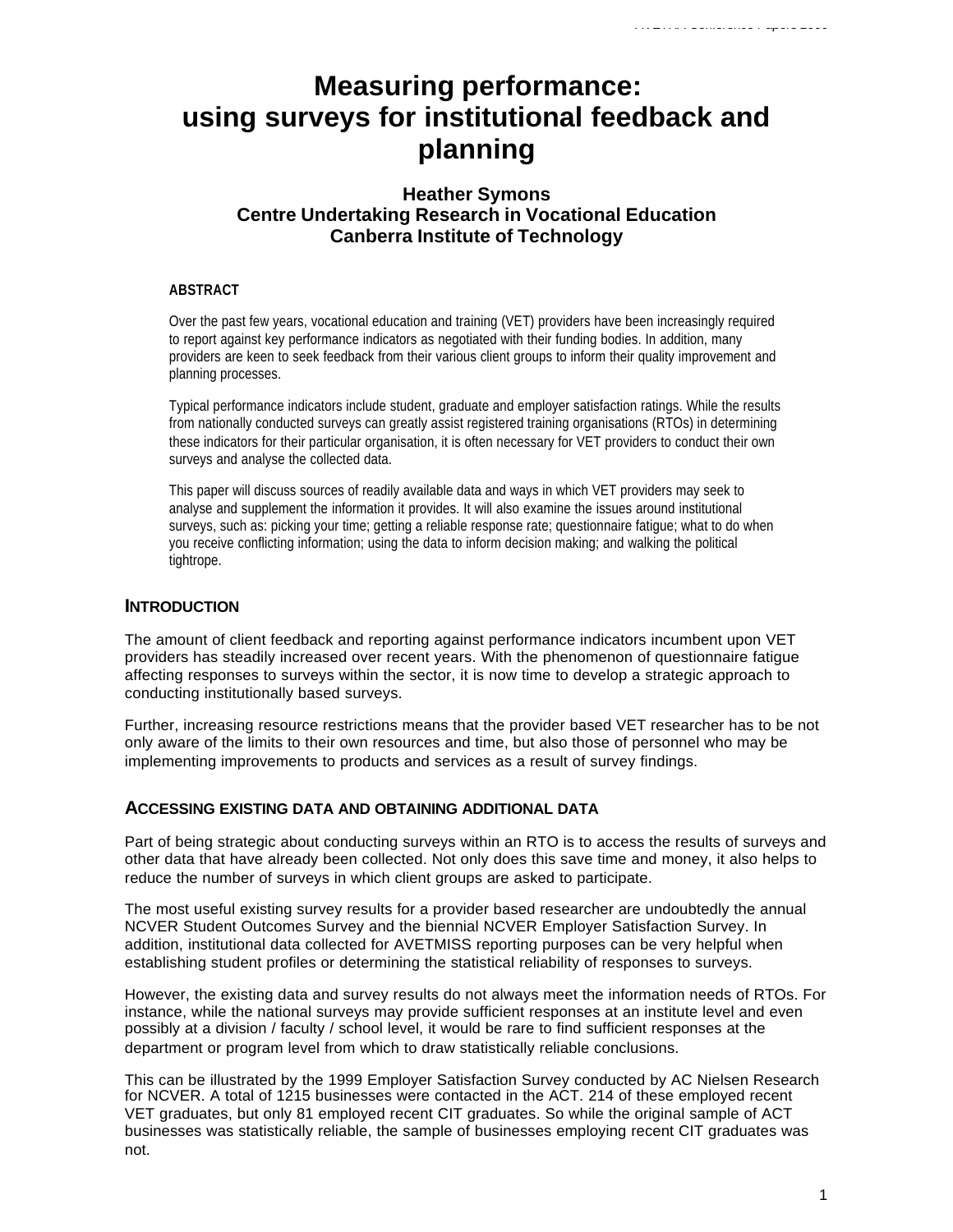Further, while NCVER makes efforts to discuss survey needs with local RTOs, it is virtually impossible for a national survey to take into account all of the local idiosyncrasies and variations which may occur.

Because of these types of issues, the provider based researcher may often need to conduct their own surveys. The questions that then arise are: how? when? The key to addressing these questions is to tailor surveys and other data collection activities to meet the provider's particular and current information needs in the most effective and efficient manner possible.

Paper based surveys are often a popular choice. When surveying a large population or sample, they can be relatively resource and time efficient. However, there is increasing resistance to completing lengthy questionnaires, possibly as a result of too many questionnaires and not enough evidence of action as an outcome. There is also a generally increased pace of life. In addition, some clients may have insufficient literacy skills to understand the questions and/or to respond. All of these factors (and others!) can have a significant impact upon obtaining a good response rate.

One way around this is to undertake a census. For example, when the CIT Student Opinion Survey was conducted in 1997 as a mail out survey, there was a response rate of about 12%. Because CIT wanted to obtain a better overall response rate and to obtain statistically reliable results at the department and program level, the 1999 CIT Student Opinion Survey was undertaken as a census. The response rate was 61%. This approach was good in that it elicited responses from a larger number of students, although it did require the co-operation of a lot of other staff in the Institute. It was therefore much more complex in terms of the logistics of the survey. Further, the higher response rate meant much more data entry and analysis.

Telephone surveys are also fairly resource intensive. Still, they can often be used to dig deeper than paper based surveys and are often better at obtaining a good response rate from target groups. They are particularly effective when surveying a relatively small population or a population that is geographically scattered.

For example, in the CIT module non-completions project, a telephone survey was used to ask noncompleters why they did not complete the module(s) in which they were enrolled. This method was chosen because it was considered that the likely response rate to a mail out questionnaire would be small and it would have been difficult to bring the students together for focus groups. The staff conducting the telephone interviews found that they could probe into the students' reasons for not completing modules, often supplying information (such as CIT processes and contacts) to the students in the process.

The beauty of focus groups is that they generate discussion between the people being surveyed and generally result in a richer quality of information. They are fairly resource and time intensive, but can be used to good effect when wanting to disseminate information as well as gathering it.

For example, in both the 1998 CIT Employer Satisfaction Survey and the 1999 NCVER Employer Satisfaction Survey, employers indicated that they would like to be more involved in the design of programs. What they perhaps are unaware of is the fact that a lot of programs are now based on nationally developed training packages and curricula and so the opportunity for input at the local level can be limited. Further, they may not be aware of other local industry members who have contributed to the design of the programs in some way. The solution to this problem is probably one of education about the processes involved. A move away from paper based and/or telephone surveys and a move towards focus groups and subsequent information dissemination may assist here.

One simple way of gaining additional feedback from clients is to add a question or two to existing forms. For example, when completing application forms, students could be asked how they found out about the program they are applying for; when completing enrolment forms, students could be asked whether they intended to complete the entire program or only some modules.

Another aspect to consider is the relative merits of extensive surveys and short, focussed surveys. While conducting comprehensive surveys gives you the opportunity to collect a lot of data on a range of topics, there is often the need to gather a few key pieces of information on a particular topic. Further, extensive surveys often highlight the need for further investigation in particular areas. This can often be most easily achieved by a short, focussed survey that may be conducted as a focus group rather than a paper based survey.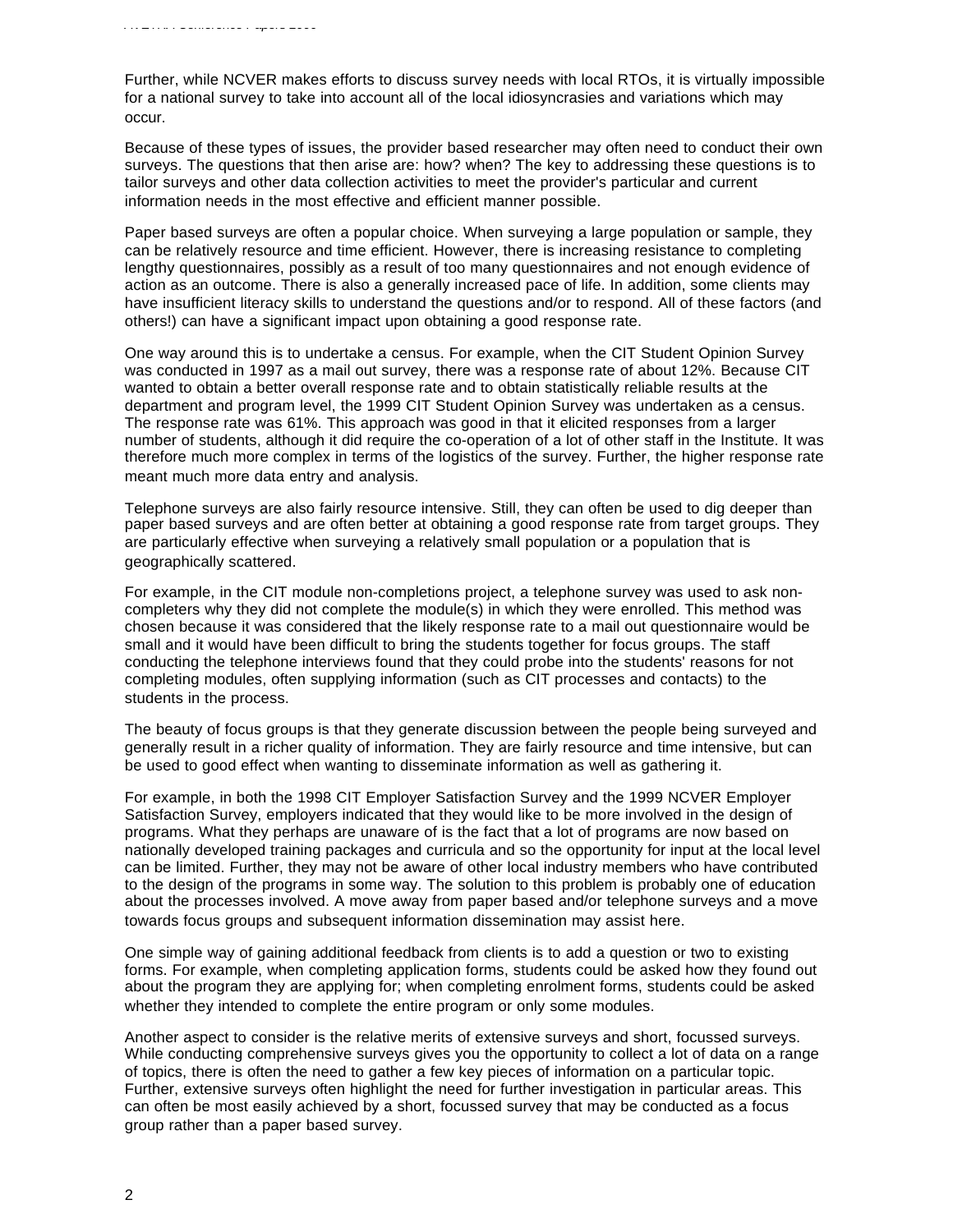For example, one issue arising from the survey of successful completers conducted as part of the CIT module non-completions project was that about one-third of respondents considered that the library resources were not applicable to them. Because of this, it was decided to conduct a short, focussed survey about library resources and facilities. In this way, more in-depth information could be gained about the library that would assist staff to make the library more attractive and accessible to students.

#### **OUTCOMES THAT COUNT**

Ultimately, the results of client feedback surveys should be used to support decision making within an RTO, preferably as part of its quality assurance and continuous improvement cycle (plan, do, check, improve).

Consequently, the provider based researcher needs to ensure that recommendations are framed in an appropriate manner, taking into account tensions between what clients are saying and the potential pool of resources available to implement changes. The researcher must therefore form a bridge between managers / staff within the provider and their clients.

For example, in the 1999 CIT Student Opinion Survey, nearly one-quarter of respondents disagreed or strongly disagreed that there was sufficient internet access in the library. Consequently, one recommendation of the report on the survey was that the amount of internet access be reviewed as to its sufficiency and sustainability. (The real issue here is that students want to have unlimited free internet access, while the Institute has a limited budget.)

Probably the most important thing a provider based researcher can do is to advocate the development of action plans around the findings of surveys and their recommendations. In this way, feedback from clients can result in real actions and improvements and help overcome the feeling of apathy clients face when asked to complete a questionnaire or similar.

Further, there has to be sufficient time between surveys in which to implement improvements. Otherwise, survey results will continually indicate the same issues and clients will become disillusioned with the whole process of client feedback. For example, the 1999 CIT Student Opinion Survey yielded a lot of information about the perceptions and experiences of students at CIT. Because of the magnitude of the survey, action plans for implementing changes have only recently been developed and changes will be implemented this year. Therefore, there is not much value in conducting such a complex survey again this year. Instead, CIT will conduct short, focussed surveys on particular issues.

Also of crucial importance is fitting into the teaching cycle of the institute. There is little point attempting to seek feedback from clients at certain times of the year. For example, students just commencing their programs may not have had sufficient experience of the program or the institute to be able to give fully informed comment. Students in the middle of examinations are not that likely to be interested in giving carefully considered responses to a lengthy questionnaire.

In order to facilitate the most effective uptake of information and knowledge generated from the survey results, the planning cycle of the RTO also needs to be taken into account when conducting surveys. For instance, there is not much point in providing survey results in December if they were needed for planning purposes in September.

CIT now develops an annual survey plan that identifies when and how surveys will be conducted. The timeframes are designed so that the results feed into the planning cycle and each faculty / division is required to establish their own action plan in response to the findings. In this way, client feedback surveys are becoming an integral part of our quality assurance and continuous improvement system.

#### **GETTING THE MEASURES RIGHT**

To a certain extent, reporting against performance indicators at local, state and national levels is constrained by the performance indicators imposed by funding bodies and training authorities. However, it is useful to question why particular measures are used and to discuss ways in which to obtain more appropriate indicators of an RTO's performance.

Perhaps the most obvious example is that of measuring course completions as opposed to module completions. The 1999 CIT Student Opinion Survey showed that 8% of all respondents intended